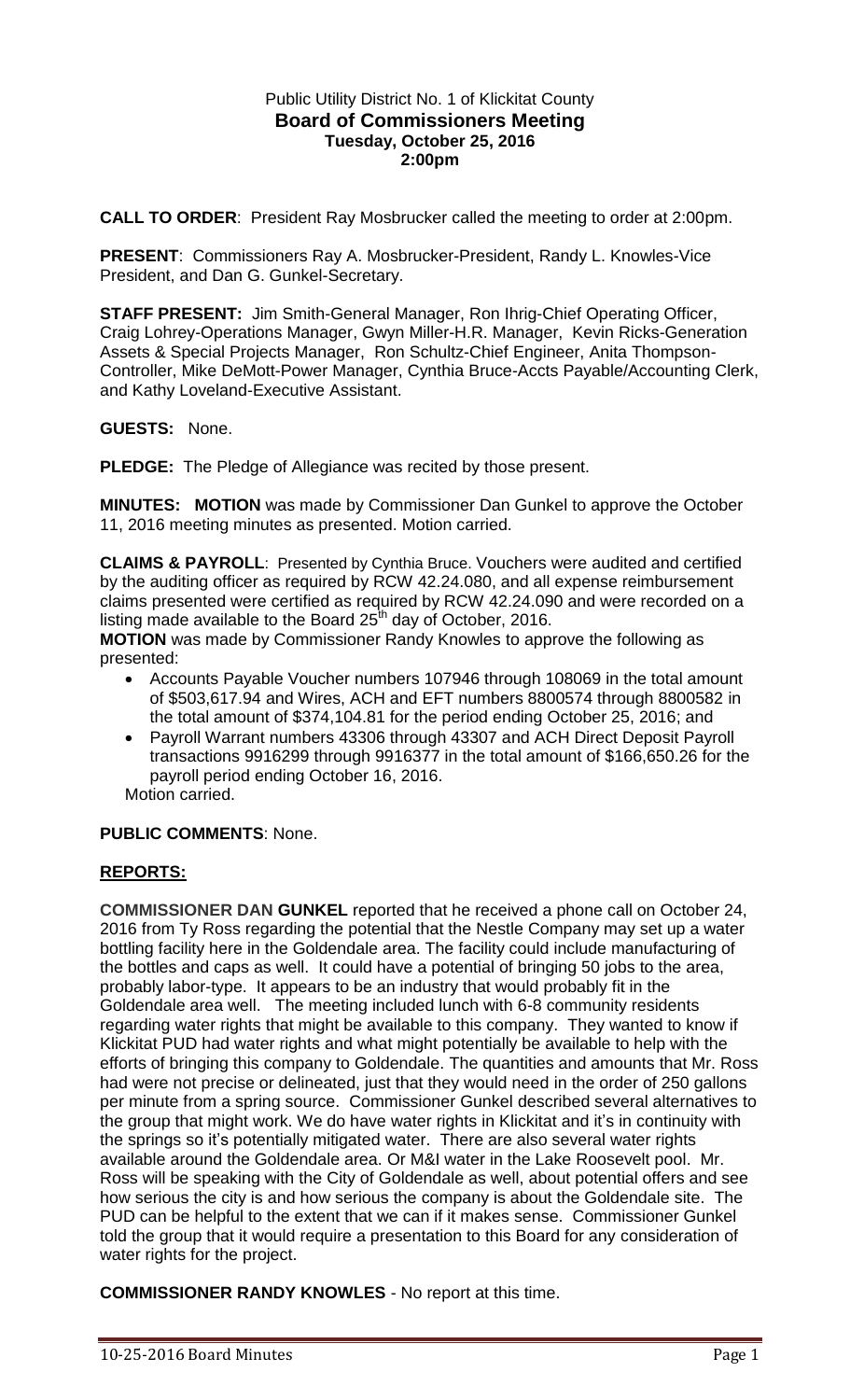**COMMISSIONER RAY MOSBRUCKER** reported that a customer called him to report that her street light has been out for 4 months and has mentioned it to the PUD several times and it still has not been fixed. She spoke with the White Salmon office and they told her that the light would be fixed the next day. However as of last night it still wasn't fixed. Commissioner Mosbrucker asked Jim Smith to follow-up.

 Commissioner Mosbrucker also noted that he would be attending the Energy Northwest Participants Review Board meeting October 26, 2016 in Kennewick WA, as well as their Public Forum being held October 27-28.

#### **GENERAL MANAGER –** The complete report can be found at:

[htp://www.klickitatpud.com/topicalMenu/commissioners/GM\\_Reports.aspx](http://www.klickitatpud.com/topicalMenu/commissioners/GM_Reports.aspx)

In addition to the written Manager's Report, Mr. Smith presented the following:

- Ron Ihrig's Retirement Mr. Smith reported that he has been going through the operating budget process with Ron Irhig prior to his retirement, and working through some processes with him. Today is Mr. Ihrig's last Board meeting, and his transitioning out has not been an easy one for us. His being around this week for further input on several issues has been appreciated.
- Organization Memberships The Public Generating Pool (PGP) PGP has been a good organization to be a part of as generators. The group's focus has been on carbon this past year and with what's going on in the marketplace today, Mr. Smith feels that the organization is a benefit to us and will be recommending that we continue membership with this group in 2017. Jim has also taken a look at NWPPA membership, and feels that the training benefit is still of value to us. Jim will not be recommending any changes to our association memberships for 2017 at this point.
- Strategic Planning Mr. Smith is planning to have Therese Hampton, PGP Executive Director, facilitate our strategic planning session for us. The plan is to start with initial Commissioner and senior staff interviews in December in advance of the formal planning session, for input and to understand the issues that should be addressed. This process will continue into January with the actual planning session in January or early February.
- 2017 Operating Budget Mr. Smith reported that staff has drafted their first operating budget proposals and that he has reviewed them with staff. The Board will get a first look at the budget at the November  $8<sup>th</sup>$  meeting. Jim presented information regarding the revenues and contract provisions for the Cliffs water rights lease with the 101 Bar Ranch and asked the Board to think about whether or not to plan for those revenues. While the contract is signed and we know the annual revenues, there is no guarantee that the mitigation will get approved by Ecology or that the project itself will proceed. No action is required until the Board sees the first draft of the 2017 operating budget on November  $8<sup>th</sup>$ .

The report was accepted as presented.

**POWER MANAGEMENT** – Mike DeMott presented the monthly power management department report for September 2016 which included the following slides: 2016-17 Mid-C Power Prices, Mid-C Forward Power Prices, Forward Henry Hub Natural Gas, Forward Weather Outlook, White Creek September Generation (sold), September Total Load, Year-to-Date Load Billed by Customer Class, September Physical Position Review, 2016 YTD Total Swap Outcome, September Swap Activity, BPA Product Change Update, and Rock Creek to COB Transmission.

 Mike reported that he and Kevin Ricks had met with N. Wasco PUD and the insurance company regarding the McNary Hydro Project claims. The meeting went well and staff provided the insurance company with additional details. He expects this claim to be settled prior to the end of this year.

 Mike also discussed with the Board issues that have arisen between the full requirements BPA rate product we are moving to and our Point to Point (PTP) transmission contract with the Bonneville Power Administration. The Board recommended that staff review our options carefully and report back to the Board prior to taking any further actions with respect to our power or transmission contracts.

The report was accepted as presented.

**ACCOUNTING** – Anita Thompson presented the monthly financials for September, 2016 which included income statements of revenue and expenses, as well as a statement of cash flow. The report was accepted as presented.

**OPERATIONS** – Ron Ihrig and Craig Lohrey presented the September 2016 operations department monthly report. Craig noted that we are meeting our outage goals year to date for 2016, and that outage hours are 6,977 vs. 22,240 for the same time period last year. He also announced that two of our apprentice linemen have finished their apprenticeship programs, passed their journeymen linemen exams and have now been awarded permanent Journeyman Lineman positions on our line crews after we completed our normal bidding process. Staff is systematically continuing to identify water leaks at Ponderosa Park. Warehouse inventory is also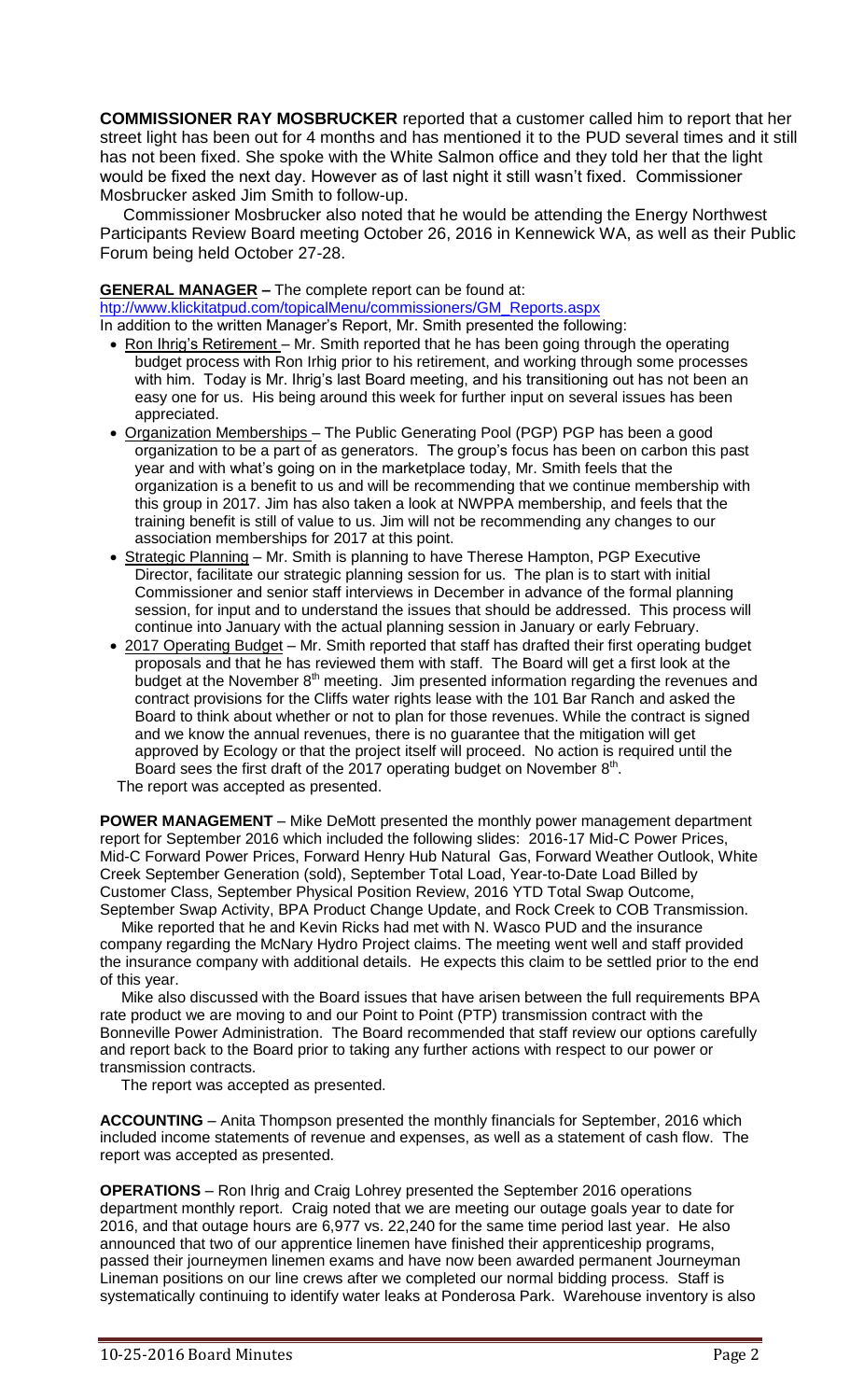in the works this week. The crew has been completing their annual 230 kV transmission inspections to identify any potential problems before winter. The report was accepted as presented.

**ENGINEERING** – Ron Schultz presented the monthly engineering department report for October. He noted that his department is assisting with the warehouse inventory, which will pause some customer work temporarily. Training of the new staking engineers in Goldendale and White Salmon is ongoing, but noted they are doing very well and are picking up things quickly. The Transmission Operator Agreement with the Bonneville Administration (BPA) is now in draft form and Ron is hoping to have it finalized by the end of the year. BPA is adding a communications facility adjacent to our radio site at Haystack. They asked us for a beam path easement over our site, however it would impede our future growth so we have denied their request at this time. Commissioner Gunkel stated that we should appraise what the haystack site is worth and extract whatever value we can out of that site. It's important that staff understand where Board is at on this issue. It warrants an appraisal to know the market value if BPA should approach us again to use our site as an alternative. The report was accepted as presented.

**GENERATION ASSETS** – Kevin Ricks presented the monthly H.W. Hill Landfill Gas report for September 2016. Average station output was 12.93 average Megawatts, which is down due to the generator failure, and the reliability factor was 75.04%. The station continues to operate in compliance with the air operating permit. New wells in the landfill will be coming online within the next 2 months which are indicating that good gas will be coming from those fields. Field tuning is a major issue that we are talking to Republic about. Per our contract, they have committed to providing gas quality and Kevin is continuing to work with their management to bring our goals closer together. If we move forward with the RNG project, our current contract with Republic could require some modifications. The report was accepted as presented.

HUMAN RESOURCES – Gwyn Miller presented the 3<sup>rd</sup> quarter 2016 human resources report. Gwyn reported that as of the 3<sup>rd</sup> quarter, our combined costs for health and welfare is about 26% above our average and we still have a quarter to go. She looked into the cause of this increase, and we are seeing higher costs for our utility, but the other insurance pool members are seeing increased costs as well. If the last quarter comes in as average, we will still be 20% higher than the year before at year-end. Gwyn will be looking at what we would need to do with premiums in 2017. An increase would impact the utility and employees, but would also impact our retirees who have full medical coverage and are not yet 65, the most. She is advising that we implement gradual premium increases vs. a large increase. Staff will be bringing back a recommendation to the Board for an increase in premiums. Commissioner Knowles asked if it is time to look at other health care options? Gwyn noted that she would be in favor of looking at options if the Board wishes to do so. It was the consensus of the Board that it would be beneficial to do so at this time. Gwyn reported that on a positive note, we have only 3 workers compensation claims yearto-date compared to 7 in 2015 and 10 in 2014. We only have one open position at this time that is posted, and that is for a water-wastewater operator. Gwyn has received about 20 applications so far. The report was accepted as presented.

# **AGENDA ITEMS:**

- A. RESOLUTION No. 1724 **MOTION** was made by Commissioner Dan Gunkel to adopt Resolution No. 1724, thereby authorizing the redemption of a portion of the District's electric system revenue and refunding bonds, Series 2006B, and to authorize the execution of certain documents related thereto, as it levelizes our annual debt repayment, saves interest costs, and is a good move for our ratepayers. Motion carried.
- B. BID AWARD **MOTION** was made by Commissioner Dan Gunkel to award the bid for the Bingen Substation Construction project to DJ's Electrical in the amount of \$292,900 excluding taxes, per staff's recommendation. Bids were opened on October 20, 2016 as advertised. Motion carried.
- C. PROFESSIONAL SERVICES **MOTION** was made by Commissioner Randy Knowles to authorize the addition of the following firms to Klickitat PUD's Professional Services Roster for the 2016 period, as they have met the qualification requirements:
	- OCD Automation of Estacada, Oregon
	- Lower Columbia Research & Archaeology, LLC of Portland, Oregon
	- AKS Engineering & Forestry, LLC of Vancouver, Washington Motion carried.